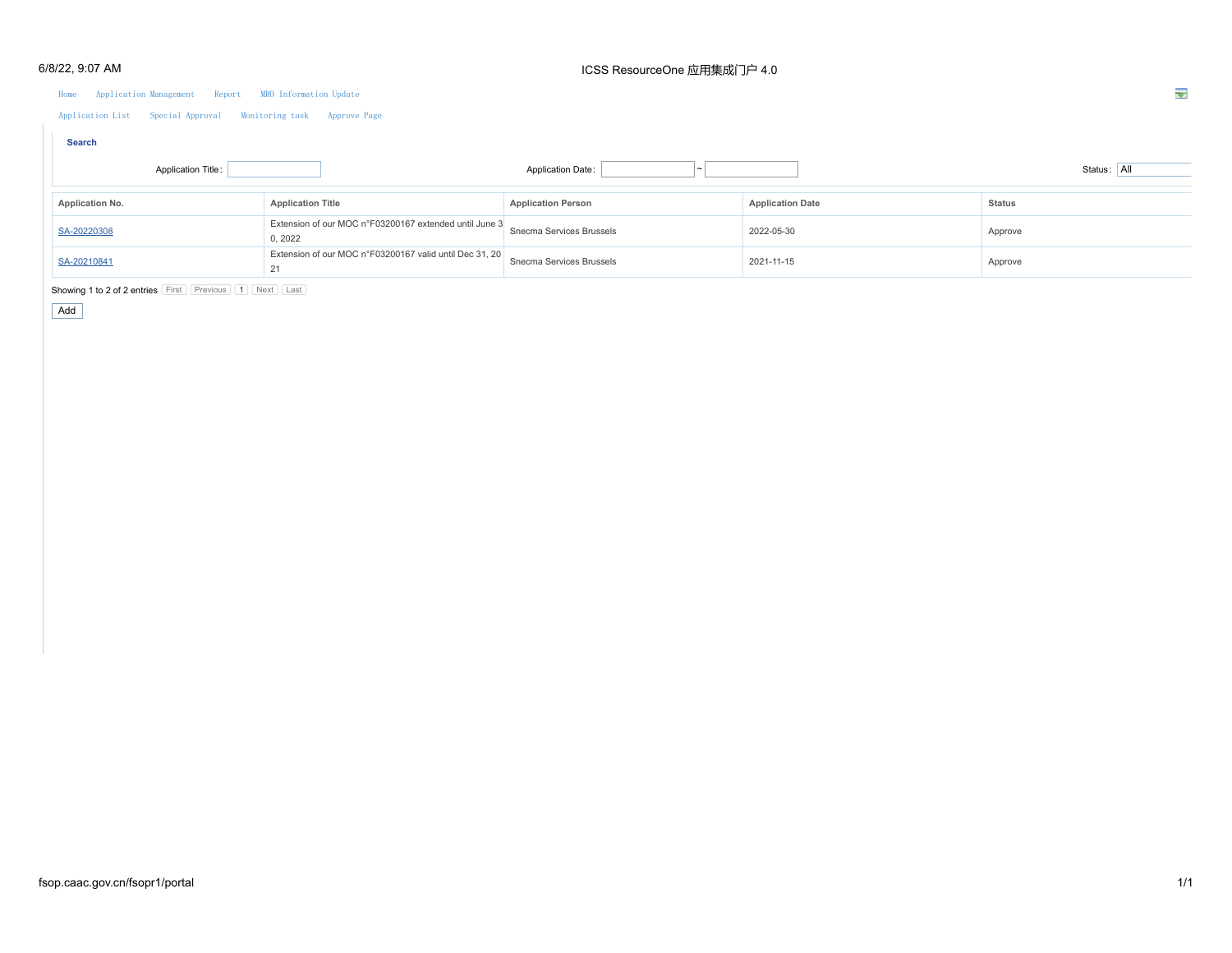#### 6/8/22, 9:08 AM

### ICSS ResourceOne 应用集成门户 4.0

Approve the system of the system of the system of the system of the system of the system of the system of the system of the system of the system of the system of the system of the system of the system of the system of the  $S$ solve

| LOI China Eastern Airlines.pdf | 2022-05-31 | Download |  |
|--------------------------------|------------|----------|--|
| LOI Spring Airlines .pdf       | 2022-05-31 | Download |  |
| PO SAE 598631 MM01.pdf         | 2022-05-31 | Download |  |
|                                |            |          |  |

### **Waintenance approval letter from the special approval**

| Full Name Of MRO                         | Safran Aircraft Engine Services Brussels                                                                                                                                                                                                                                                                                                                                                                                                                                                                                                                                                                                                                                                                                                                                                                                                                                                                                      |                       |           |              |  |
|------------------------------------------|-------------------------------------------------------------------------------------------------------------------------------------------------------------------------------------------------------------------------------------------------------------------------------------------------------------------------------------------------------------------------------------------------------------------------------------------------------------------------------------------------------------------------------------------------------------------------------------------------------------------------------------------------------------------------------------------------------------------------------------------------------------------------------------------------------------------------------------------------------------------------------------------------------------------------------|-----------------------|-----------|--------------|--|
| <b>MRO</b> Address                       | Building 24B Zaventem Brussels ZipCode: 1930 Belgium Europe                                                                                                                                                                                                                                                                                                                                                                                                                                                                                                                                                                                                                                                                                                                                                                                                                                                                   |                       |           |              |  |
| Telephone                                | +32-(0)2-790.4546                                                                                                                                                                                                                                                                                                                                                                                                                                                                                                                                                                                                                                                                                                                                                                                                                                                                                                             | Fax                   |           |              |  |
| Special approval date                    | 2022-06-01                                                                                                                                                                                                                                                                                                                                                                                                                                                                                                                                                                                                                                                                                                                                                                                                                                                                                                                    | Special approval type | Extension | $\checkmark$ |  |
| Whether involving permits                | YES <sup>O</sup> NO                                                                                                                                                                                                                                                                                                                                                                                                                                                                                                                                                                                                                                                                                                                                                                                                                                                                                                           |                       |           |              |  |
| Are long-term effective                  | YES NO O<br>Expirated Date: 2022-12-31                                                                                                                                                                                                                                                                                                                                                                                                                                                                                                                                                                                                                                                                                                                                                                                                                                                                                        |                       |           |              |  |
| Special approval letter from the title   | Notification of CAAC Special Approval<br>Dear Sir or Madam,<br>Based on CCAR145 regulation and your application for renewal approval from CAAC, the purpose of this letter is to formally inform you that CAAC agree your company continuing to provide<br>maintenance work for Chinese customer with your present CAAC Maintenance Organization Certificate which should be expired on June 30th, 2022. This temporary approval is valid until you have<br>received any other formal approval issued by CAAC or before the day December 31st, 2022, which comes earlier. Your company may release Component after the maintenance work finished during<br>this period by this Special Approval, and the working scope is limited to the Rating specified on the MOC and latest Maintenance Capability List accepted by CAAC.<br>Yours Sincerely,<br>LI Heping<br>Director<br>Continuous Airworthiness & Maintenance Division |                       |           |              |  |
| Special approval letter from the content |                                                                                                                                                                                                                                                                                                                                                                                                                                                                                                                                                                                                                                                                                                                                                                                                                                                                                                                               |                       |           |              |  |

Special approval letter from the relevant Annex

Close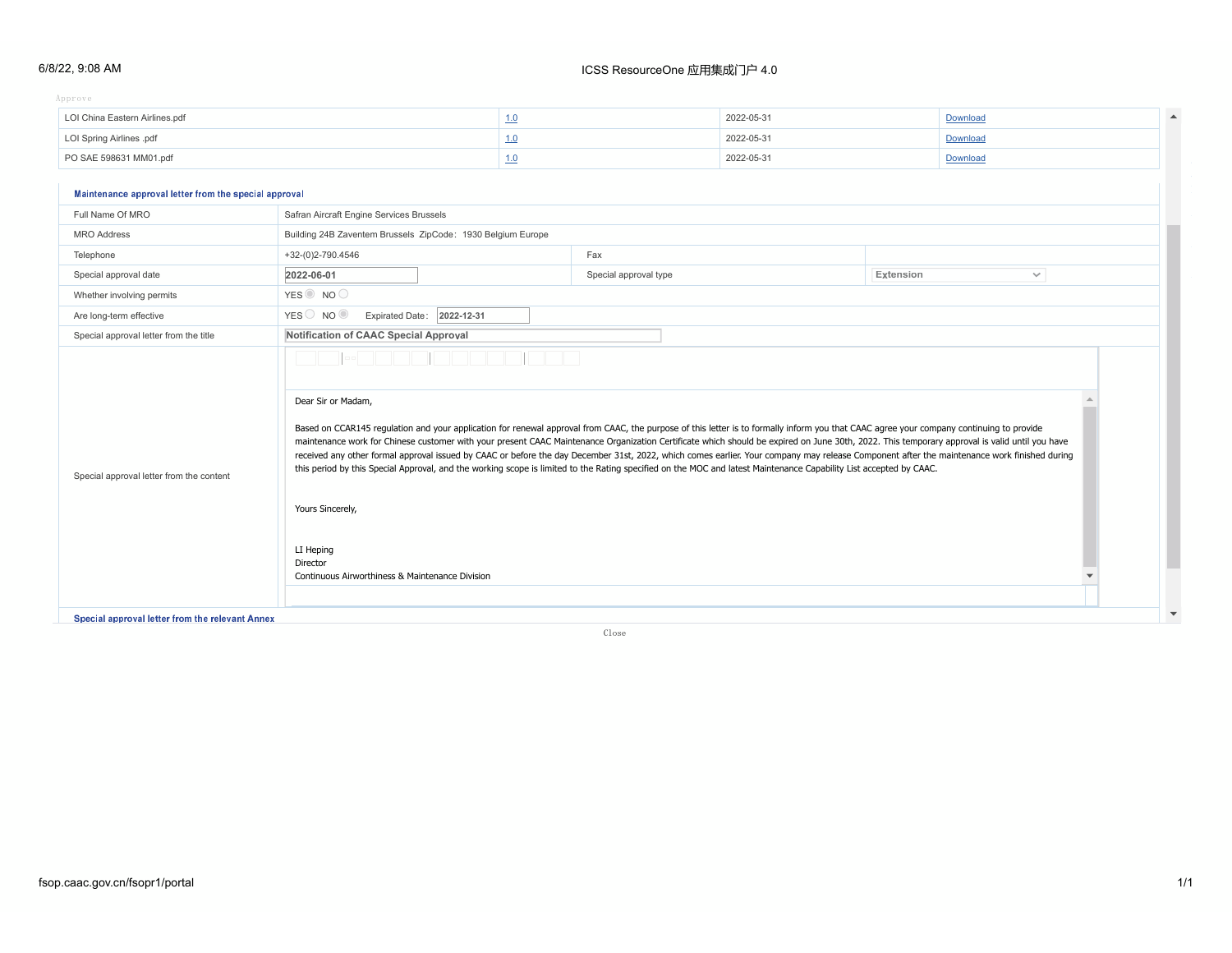| File Name                                             |                                                                                        | <b>File Version</b>                                         | <b>Upload Time</b>                                                                                                                                                                                                                                                                                                                                                                                                                                                                                                                                                                                                                                                                                                                                         | Action    |        |  |
|-------------------------------------------------------|----------------------------------------------------------------------------------------|-------------------------------------------------------------|------------------------------------------------------------------------------------------------------------------------------------------------------------------------------------------------------------------------------------------------------------------------------------------------------------------------------------------------------------------------------------------------------------------------------------------------------------------------------------------------------------------------------------------------------------------------------------------------------------------------------------------------------------------------------------------------------------------------------------------------------------|-----------|--------|--|
| AAC-038 release in 2021.pdf                           |                                                                                        | 10                                                          | 2021-11-22                                                                                                                                                                                                                                                                                                                                                                                                                                                                                                                                                                                                                                                                                                                                                 | Download  |        |  |
| China Eastern Airlines.pdf                            |                                                                                        | 10                                                          | 2021-11-22                                                                                                                                                                                                                                                                                                                                                                                                                                                                                                                                                                                                                                                                                                                                                 | Download  |        |  |
| Email Aug 27, 2021.pdf                                |                                                                                        | 1.0                                                         | 2021-11-15                                                                                                                                                                                                                                                                                                                                                                                                                                                                                                                                                                                                                                                                                                                                                 | Download  |        |  |
| Spring Airlines .pdf                                  |                                                                                        | 1.0                                                         | 2021-11-22                                                                                                                                                                                                                                                                                                                                                                                                                                                                                                                                                                                                                                                                                                                                                 | Download  |        |  |
| Maintenance approval letter from the special approval |                                                                                        |                                                             |                                                                                                                                                                                                                                                                                                                                                                                                                                                                                                                                                                                                                                                                                                                                                            |           |        |  |
| Full Name Of MRO                                      | Safran Aircraft Engine Services Brussels                                               |                                                             |                                                                                                                                                                                                                                                                                                                                                                                                                                                                                                                                                                                                                                                                                                                                                            |           |        |  |
| <b>MRO Address</b>                                    |                                                                                        | Building 24B Zaventem Brussels ZipCode: 1930 Belgium Europe |                                                                                                                                                                                                                                                                                                                                                                                                                                                                                                                                                                                                                                                                                                                                                            |           |        |  |
| Telephone                                             | $+32-(0)2-790.4546$                                                                    | Fax                                                         |                                                                                                                                                                                                                                                                                                                                                                                                                                                                                                                                                                                                                                                                                                                                                            |           |        |  |
| Special approval date                                 | E<br>2021-11-23                                                                        | Special approval type                                       |                                                                                                                                                                                                                                                                                                                                                                                                                                                                                                                                                                                                                                                                                                                                                            | Extension | $\vee$ |  |
| Whether involving permits                             | YES O NO O                                                                             |                                                             |                                                                                                                                                                                                                                                                                                                                                                                                                                                                                                                                                                                                                                                                                                                                                            |           |        |  |
| Are long-term effective                               | YES O NO ®<br>Expirated Date . 2022-06-30<br>彇                                         |                                                             |                                                                                                                                                                                                                                                                                                                                                                                                                                                                                                                                                                                                                                                                                                                                                            |           |        |  |
| Special approval letter from the title                | Notification of CAAC Special Approval                                                  |                                                             |                                                                                                                                                                                                                                                                                                                                                                                                                                                                                                                                                                                                                                                                                                                                                            |           |        |  |
| Special approval letter from the content              | <b>B</b> <i>I</i> U 2 F F H E E U C 3<br>$\mathcal{F}_{\nu}$ $\mathbf{r}$ $\mathbf{r}$ |                                                             | Based on CCAR145 regulation and your application for renewal approval from CAAC, the purpose of this letter is to formally inform you that CAAC agree your company continuing to<br>provide maintenance work for Chinese customer with your present CAAC Maintenance Organization Certificate which should be expired on December 31, 2021. This temporary approval is<br>valid until you have received any other formal approval issued by CAAC or before the day June 30, 2022, which comes earlier. Your company may release Component after the maintenance<br>work finished during this period by this Special Approval, and the working scope is limited to the Rating specified on the MOC and latest Maintenance Capability List accepted by CAAC. |           |        |  |
|                                                       | ÷                                                                                      |                                                             |                                                                                                                                                                                                                                                                                                                                                                                                                                                                                                                                                                                                                                                                                                                                                            |           |        |  |
| Special approval letter from the relevant Annex       |                                                                                        |                                                             |                                                                                                                                                                                                                                                                                                                                                                                                                                                                                                                                                                                                                                                                                                                                                            |           |        |  |
|                                                       |                                                                                        | <b>File Version</b>                                         | <b>Upload Time</b>                                                                                                                                                                                                                                                                                                                                                                                                                                                                                                                                                                                                                                                                                                                                         | Action    |        |  |
| File Name                                             |                                                                                        |                                                             |                                                                                                                                                                                                                                                                                                                                                                                                                                                                                                                                                                                                                                                                                                                                                            |           |        |  |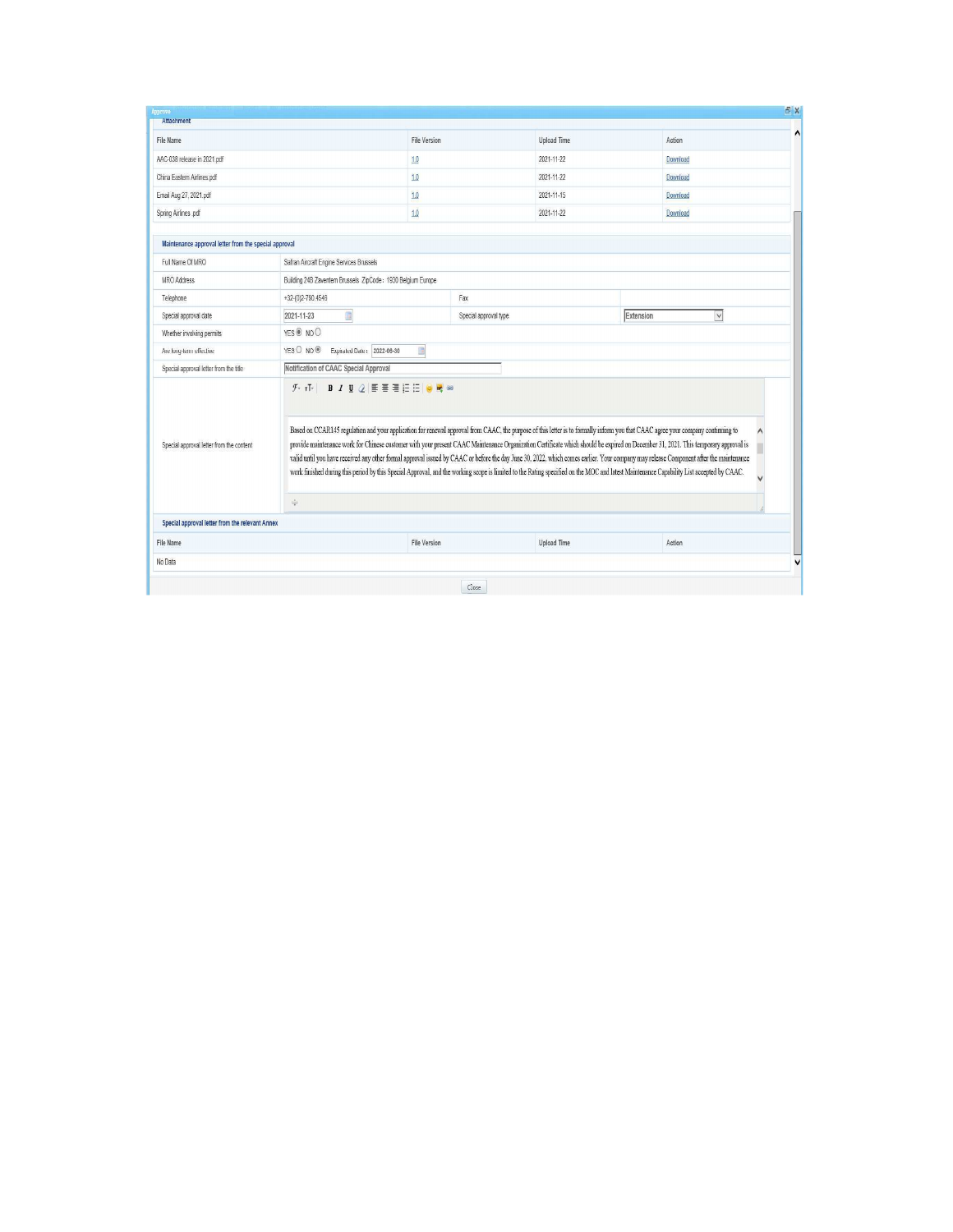

## 中国民用航空局 CIVIL AVIATION ADMINISTRATION OF CHINA (CAAC)

# 维修许可证 MAINTENANCE ORGANIZATION CERTIFICATE

编号/No. F03200167

单位名称/NAME OF ORGANIZATION:

**Safran Aircraft Engine Services Brussels** 

单位地址/BUSINESS ADDRESS:

**Brussels Airport Building 24B B-1930 Zaventem, Belgium** 

经审查,该单位符合中国民用航空规章第145部的要求,可以从事如下类别的维修工作: Upon finding that the organization complies with the requirements of CHINA CIVIL AVIATION **REGULATION(CCAR)** Part 145, the above organization is adequate to accomplish maintenance of the following ratings:

> **Powerplant Maintenance Component Maintenance** - ☆ -

本许可证除被放弃、暂停或吊销,在下述期限内将一直有效。 This certificate, unless cancelled, suspended, or revoked, shall continue in effect until:

2021-12-31

局长授权/FOR THE ADMINISTRATOR OF CAAC

pos/1

签字/SIGNATURE:

**XUE Shijun** 



职务/POSITION:

Deputy Director General of FSD